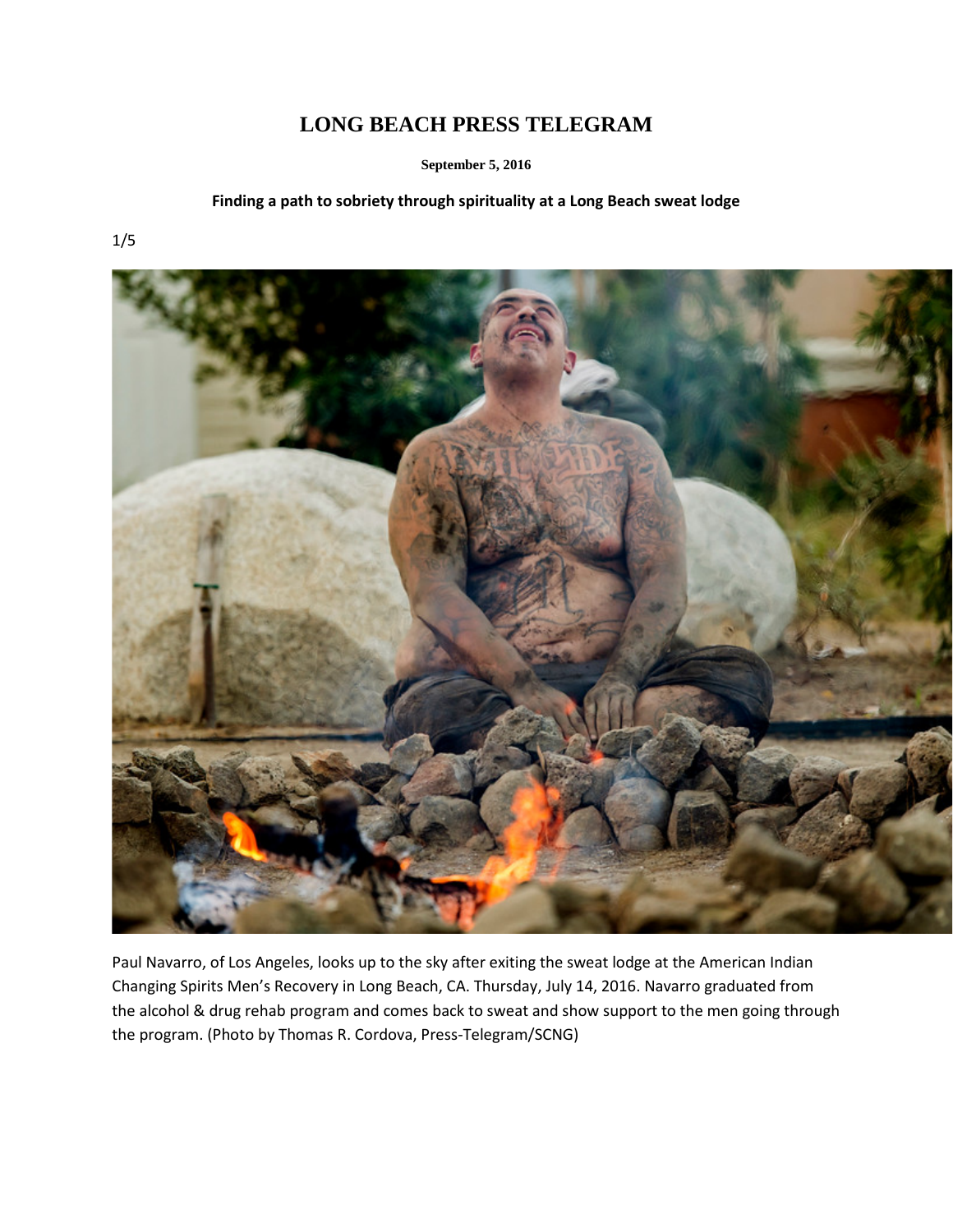#### PHOTOS: Changing Spirits Men's Recovery Sweat Lodge Ceremony

[‹›](javascript:void(0);)

#### *By* **[Rachel Uranga](http://www.presstelegram.com/health/20160904/finding-a-path-to-sobriety-through-spirituality-at-a-long-beach-sweat-lodge#author1)***, Long Beach Press Telegram*

#### POSTED: 09/04/16, 7:51 PM PDT | UPDATED: 6 HRS AGO

#### [0 COMMENTS](http://www.presstelegram.com/health/20160904/finding-a-path-to-sobriety-through-spirituality-at-a-long-beach-sweat-lodge#disqus_thread)



The men stand in a semicircle as they support one another as they exit the sweat lodge part of an alcohol & drug rehab program American Indian Changing Spirits Men's Recovery in Long Beach, CA. Thursday, July 28, 2016. (Photo by Thomas R. Cordova, Press-Telegram/SCNG)

As the heat from a burning August day dissipates, Jimi Castillo, 73, takes his place on a bench among a circle of men who have hit the bottom and never want to be here again.

"I want you to know that just because I am in this position," Castillo said, "it doesn't mean I am above it all. I've had tracks up and down my arms."

More than a dozen men are looking back at "Uncle Jimi" in his wide-brimmed hat, an eagle's feather poking out. Some nod, others smoke cigarettes.

**• Photos:** [Changing Spirits Men's Recovery Sweat Lodge Ceremony](http://photos.presstelegram.com/2016/09/photos-changing-spirits-mens-recovery-sweat-lodge-ceremony/)

"One can't do it all alone," Castillo tells the circle as the men sit behind the program's dorms.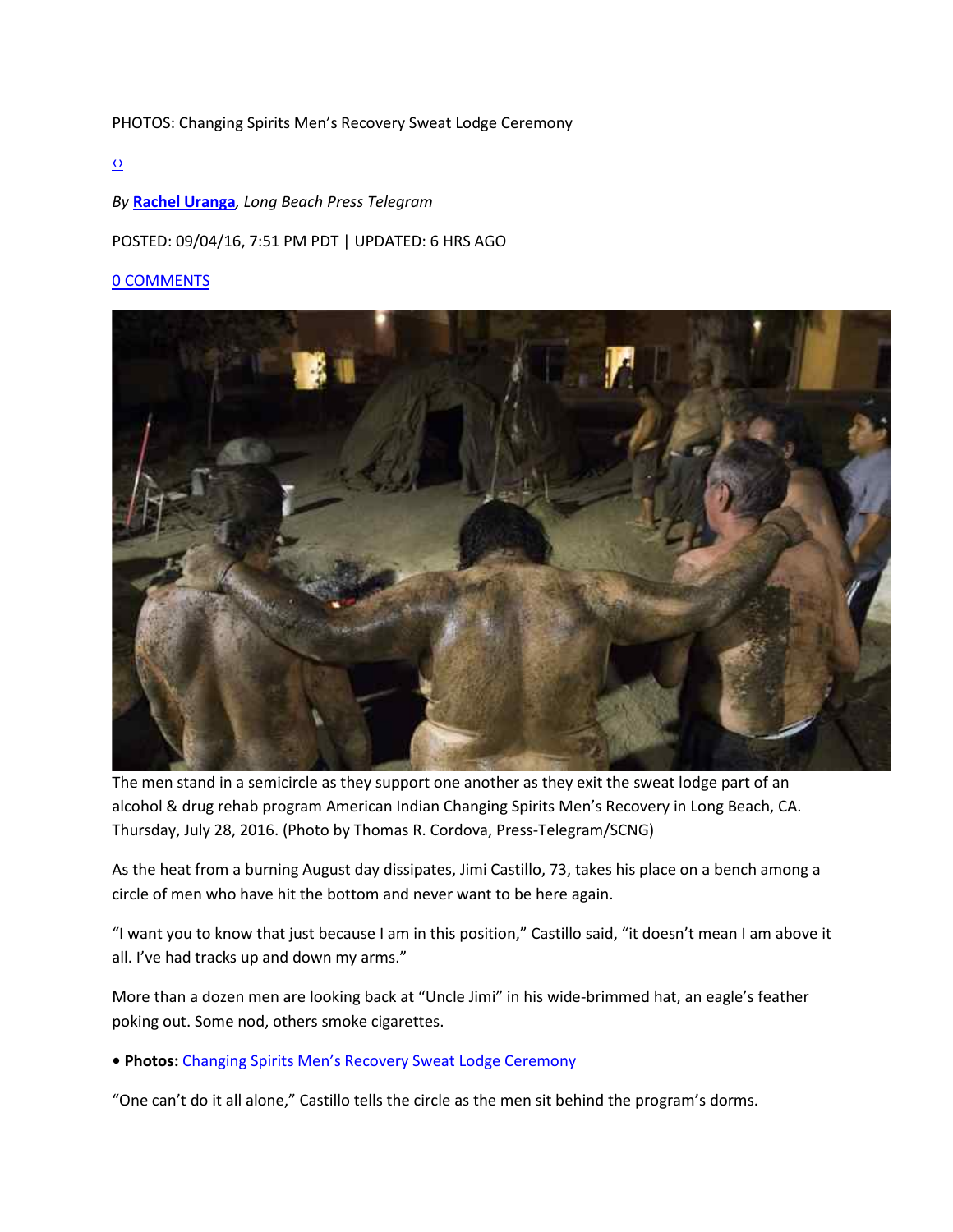Castillo has been sober 30 years. He knows the ravages of drug addiction, the power of redemption and the human need for healing. With roots in the Tongva and Acjachemen Indian tribes of Southern California, he is a sort of spiritual and cultural adviser to Changing Spirits, a men's recovery center unlike any other in Southern California.

## **THE PROGRAM**

Housed at a former naval housing complex in Long Beach, Changing Spirits incorporates Native American traditions to guide male addicts back to sobriety and themselves.

It began more than a decade ago after funding ran out for Los Angeles County's only two drug and alcohol programs for American Indians.

Frustrated there weren't enough programs that addressed this group's unique needs, a former ordained minister, Amy Jo Kindler, started the program with the help of Cheryl McKnight, the head of the American Institute at Cal State Dominguez Hills, and Robert Sundance, who was born on the Standing Rock Sioux Reservation in North Dakota.

Funded by Los Angeles County and tribes such as the San Manuel Band of Mission Indians, the 30-bed rehab program over the years has accepted hundreds of men struggling to find their footing.

## **THE MEN**

The men are young and old and arrived at the program for different reasons. Some come after a run-in with the law, others reach a revelation themselves or are steered here by family.

Sitting around the benches with Castillo that summer day, a few begin to open up. It's ceremony day and some of the men aren't even in the program at all. They are alumni or looking for support in their sobriety.

"I was starting to get violent and have these violent thoughts," one man told the group. "It's not the person I am."

## Advertisement

Another said he returned after falling off the wagon. "It's good to be back in the circle."

Director Raul Garcia said what makes the program so attractive to American Indians is that it reconnects them to traditions they abandoned using drugs; there are deep taboos in American Indian tradition against mixing spirituality with intoxication.

The U.S. Substance Abuse and Mental Health Service Administration estimates illegal drug use among Native Alaskans and American Indians over the age of 12 was nearly 15 percent in 2014.

## **BATTLING ADDICTION**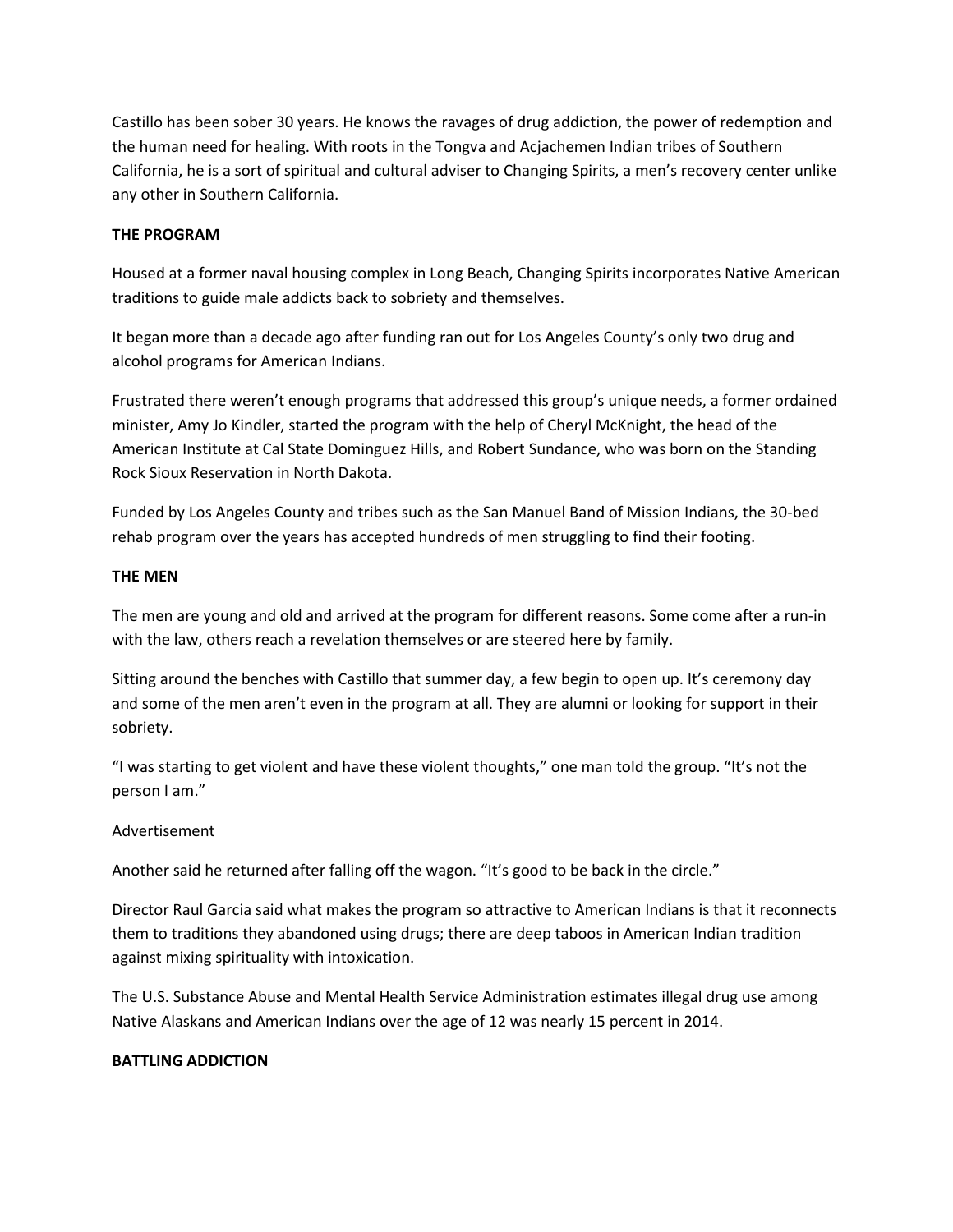The fog of drugs robbed Juan Valdivia, a 30-year old from the Tachi Yokut of the San Joaquin Valley, of his 20s.

Raised on a small reservation in Central California, Valdivia began using drugs at 14. First, he smoked marijuana, then graduated to PCP at 16. A year later, he said a girlfriend introduced him to methamphetamine, a highly addictive stimulant.

After that, he bought from a drug dealer who set up shop at the casino across from his reservation. It made him "forget about a lot of things," he said.

Valdivia never finished high school and saw his sister nearly die from an overdose when he was a teenager.

Strung out for days, he hallucinated and eventually found himself on the street before getting picked up by cops and landing at Changing Spirits.

The hardest part is learning to wake up and sleep sober, he said. But finally the hallucinations that haunted him have stopped, and he finds solace in the sweat lodge.

"That's the life for me," he said. "That is where I get a solid head, just talking to the god of my choice, the creator. It's a humble experience."

## **THE SWEAT LODGE**

The Lakota tribe from the North Dakotas call them inipi. In southern Mexico, the Mayans named them temezcal. Sweat lodges hold a sacred value. They are the womb of mother earth.

Generations of indigenous people throughout the Americas found healing and purification inside them. They are places of prayer and resolution that honor the natural world.

On the night Castillo sat with the circle, the sky was swimming-pool blue. Burning wood from a fire filled the air.

"When we come to sweat, we are here for one common goal, and that is to clean ourselves, to purify ourselves, to purify our minds and bodies and purify our thoughts, to purify our hearts, emotions, what we are feeling," said volunteer Roberto Jacobo, who led the ceremony.

The men sat in the shade of a mesquite and willow tree as the sun began to cast a shadow. Near Jacobo, the fire pit glowed with rocks, each with special significance. Next to that sat an altar made of willow branches and objects the American Indians consider sacred, including a deer's head that West Coast natives consider the chief of the four-legged animals.

After the men are swept with smoke from burning sage to cleanse away negativity, they enter the lodge where rocks are placed. The heat rises and then the song prayers begin.